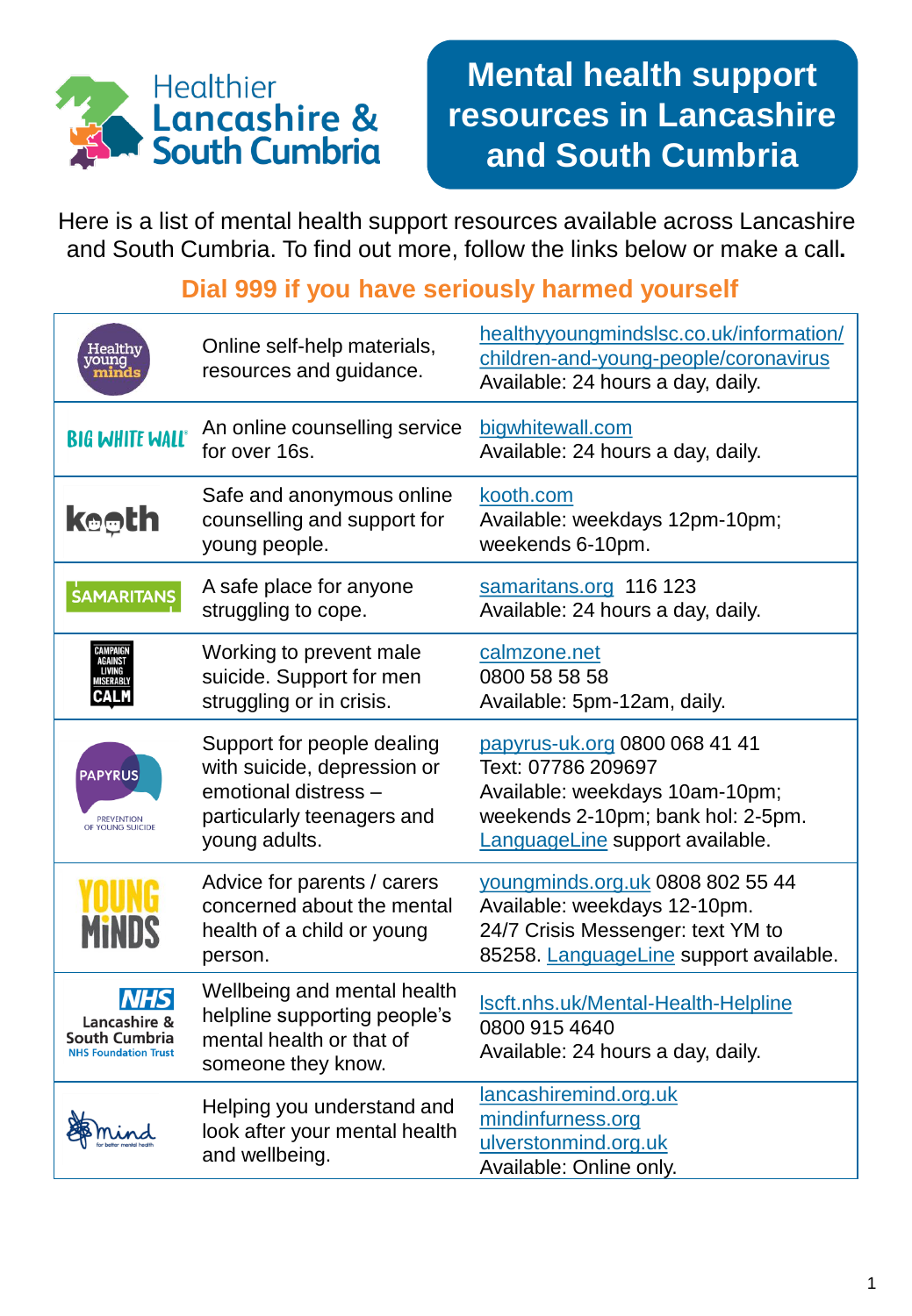

| THE WELLBEING<br><b>&amp; MENTAL HEALTH</b><br><b>TEXTING SERVICE</b>  | Confidential and anonymous service<br>supporting wellbeing and mental<br>health for people who prefer to text. | Iscft.nhs.uk/texting-service<br>Text HELLO to 07860 022846.                               |
|------------------------------------------------------------------------|----------------------------------------------------------------------------------------------------------------|-------------------------------------------------------------------------------------------|
| <b>geuk</b>                                                            | Helping older people who are at<br>home and need a little extra support<br>with their wellbeing.               | ageuk.org.uk 0800 678 1602<br>Available: 8am-7pm, daily.<br>Language support on Thursday. |
| <b>The Silver Line</b><br>helpline for older people<br>0800 4 70 80 90 | A free confidential helpline providing<br>information, friendship and advice to<br>older people.               | thesilverline.org.uk<br>0800 470 80 90<br>Available: 24/7.                                |
| every mind<br>matters                                                  | Practical advice - from how to deal<br>with stress and anxiety, to boosting<br>our mood or sleeping better.    | nhs.uk/oneyou/every-mind-<br>matters/<br>Available: Online only 24/7.                     |
|                                                                        | Supporting adults recovering from<br>addiction and with mental health/dual<br>diagnosis.                       | redroserecovery.org.uk<br>Available: Online only 24/7.                                    |
| HGME                                                                   | Emotional support for families across<br>East Lancashire.                                                      | homestarteastlancs.org                                                                    |
| <b>Minds</b> matter<br>Talking Therapies provided by Lancashire Care   | Psychological therapy via telephone /<br>video conference or online support.                                   | Iscft.nhs.uk/Mindsmatterbfwh.nhs.<br>uk/our-services/supporting-minds                     |
| MindEd                                                                 | Educational resource for adults on<br>children's mental health.                                                | minded.org.uk                                                                             |
| Mental Health<br>Foundation                                            | Advice on how to look after your<br>mental health during Coronavirus.                                          | mentalhealth.org.uk/coronavirus                                                           |
|                                                                        | Resources to equip young people to<br>look after their mental wellbeing.                                       | <u>cwmt.org.uk</u>                                                                        |
| THE                                                                    | Supporting recovery and continued<br>sobriety of alcoholics.                                                   | alcoholics-anonymous.org.uk<br>E: eastlancsaa@gmail.com                                   |
| childline<br>ONLINE, ON THE PHONE, ANYTIME                             | Private and confidential service where<br>children can talk about anything.                                    | childline.org.uk                                                                          |
| CHMOND<br><b>LOWSHIP</b>                                               | A range of mental health support<br>services.                                                                  | richmondfellowship.org.uk                                                                 |
| <b>No Panic</b>                                                        | Helping people who suffer from panic<br>attacks, and other anxiety disorders.                                  | nopanic.org.uk 0330 606 1174<br>Available: weekdays 3-6pm                                 |